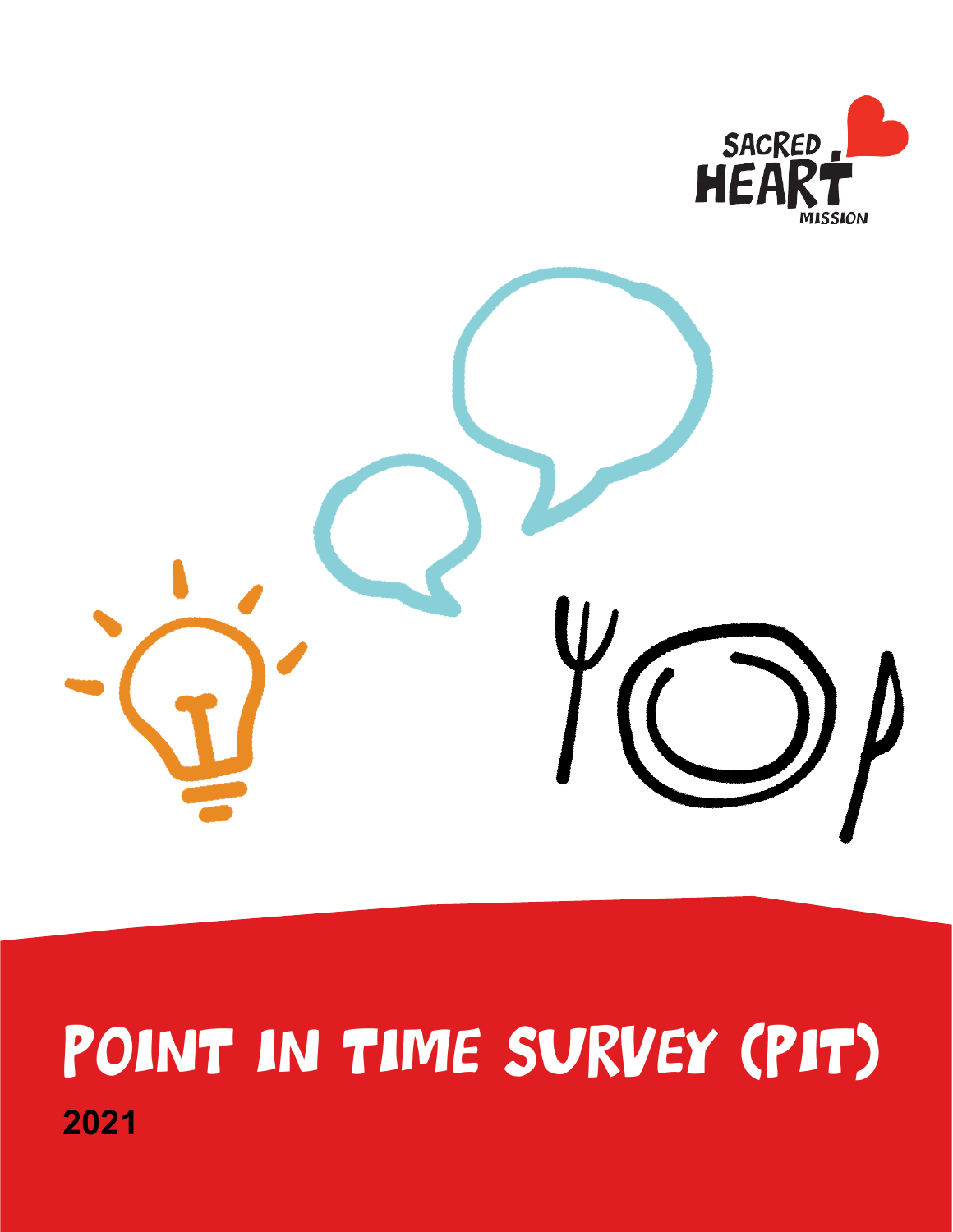## Acknowledgement of Country

Sacred Heart Mission acknowledges the Traditional Owners of the land on which we operate. We pay our respects to them, their culture and their Elders past and present. We acknowledge that sovereignty was never ceded. Sacred Heart Mission commits to providing accessible and culturally appropriate services to Aboriginal and Torres Strait Islander people

## About Sacred Heart Mission

At Sacred Heart Mission, we work with people whose capacity to participate fully in community life is affected by trauma, deep, persistent disadvantage and social exclusion.

Our vision is of an inclusive, fair and compassionate community that enables people to overcome disadvantage and realise their full potential.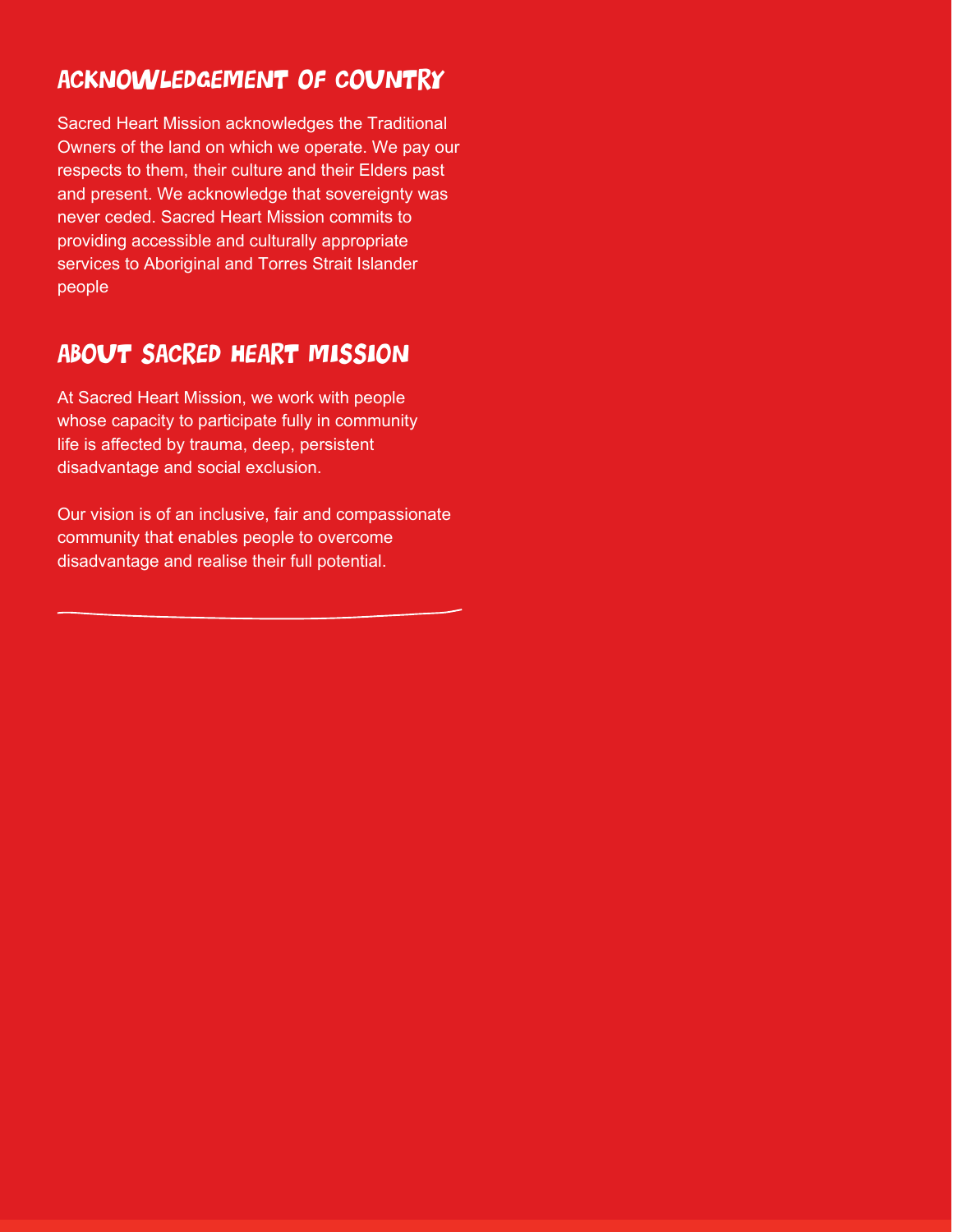# "You don't feel alone… you're part of something."

**In April 2021, 85 Sacred Heart Mission clients across three sites participated in a Point in Time (PIT) Survey to give feedback on our services and tell us more about who they are.** 

The Point in Time (PIT) survey is designed to collect information from people accessing the Engagement Hubs or accommodation with supports – who they are, what they are experiencing and how their needs are being met at SHM, or where some of the gaps might be. This is part of the commitment at Sacred Heart Mission to systematic measurement, as people accessing the Engagement Hubs or in supported accommodation may not be represented if they are not receiving case management at SHM.

**In this year's survey, most respondents (85%) agreed that coming to Sacred Heart Mission 'definitely' or 'somewhat' made a positive change in their lives.** Across the opentext answers, 96% of respondents made at least one positive comment.

*NOTE: This information should not be taken to be representative of the characteristics of clients at the survey sites, but rather should be used to highlight who feedback was received from. This was the first time the survey was conducted since the COVID-19 pandemic commenced.*

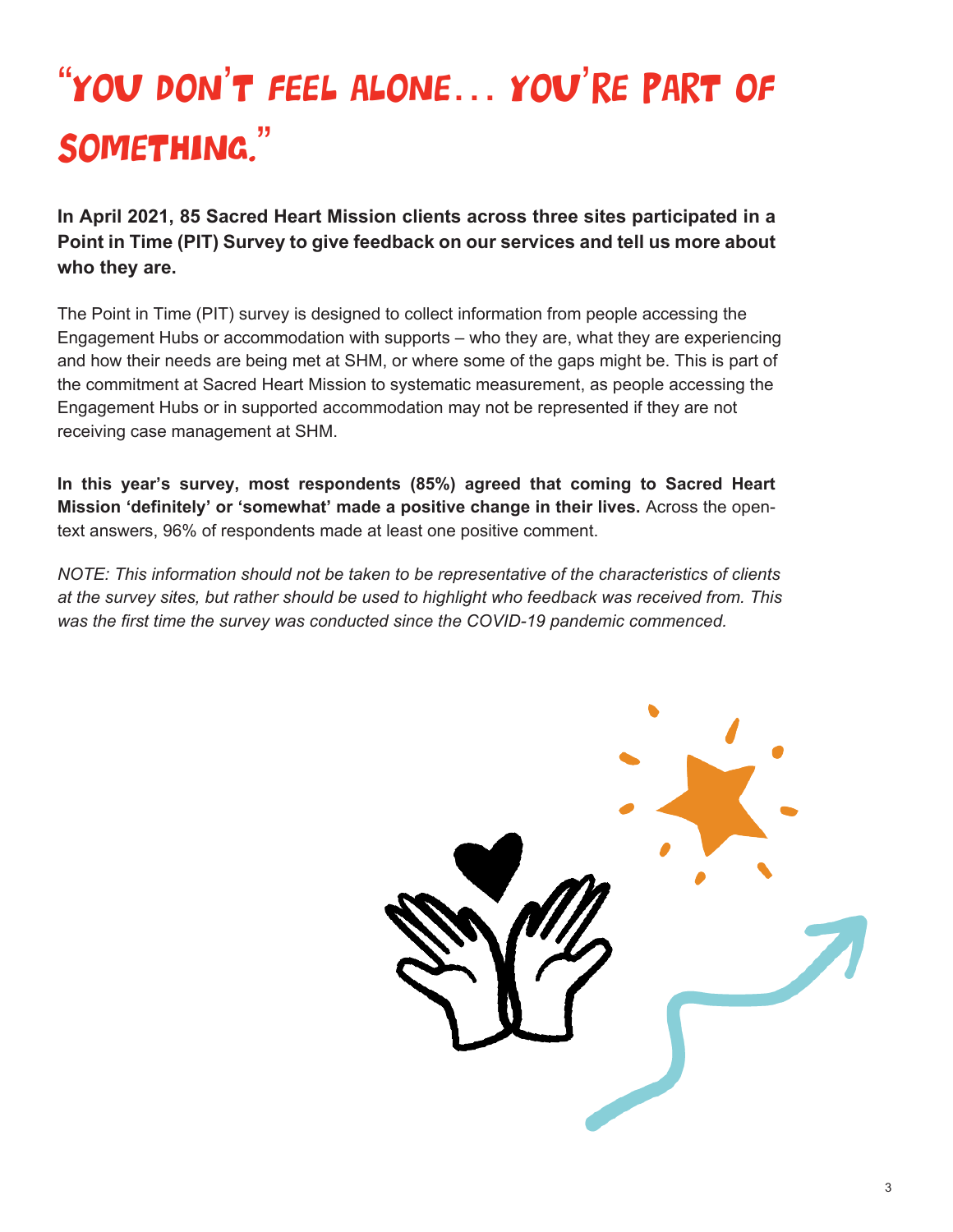## WHO WE HEARD FROM

- **Male – 75%, Female – 22%, Non-binary – 1%, Transgender – 1%**
- **Aged 55 or over – 64% (median age of 59 years)**
- **Born in Australia – 63%**
- **Identify as Aboriginal and/or Torres Strait Islander– 5%**
- **Identify as having a disability, chronic disease or illness and/or mental health condition – 76%**
- **Nearly half of respondents have been accessing SHM services for 6+ years (48%), and only 15% for 6 months or less.**
- **The survey was conducted at three sites; Sacred Heart Central (73 surveys), Rooming House Plus Program (8 surveys) and Bethlehem Community (4 surveys)**
- **A majority of respondents 'strongly agreed' or 'agreed' they received the elements of Trauma Informed Care.**

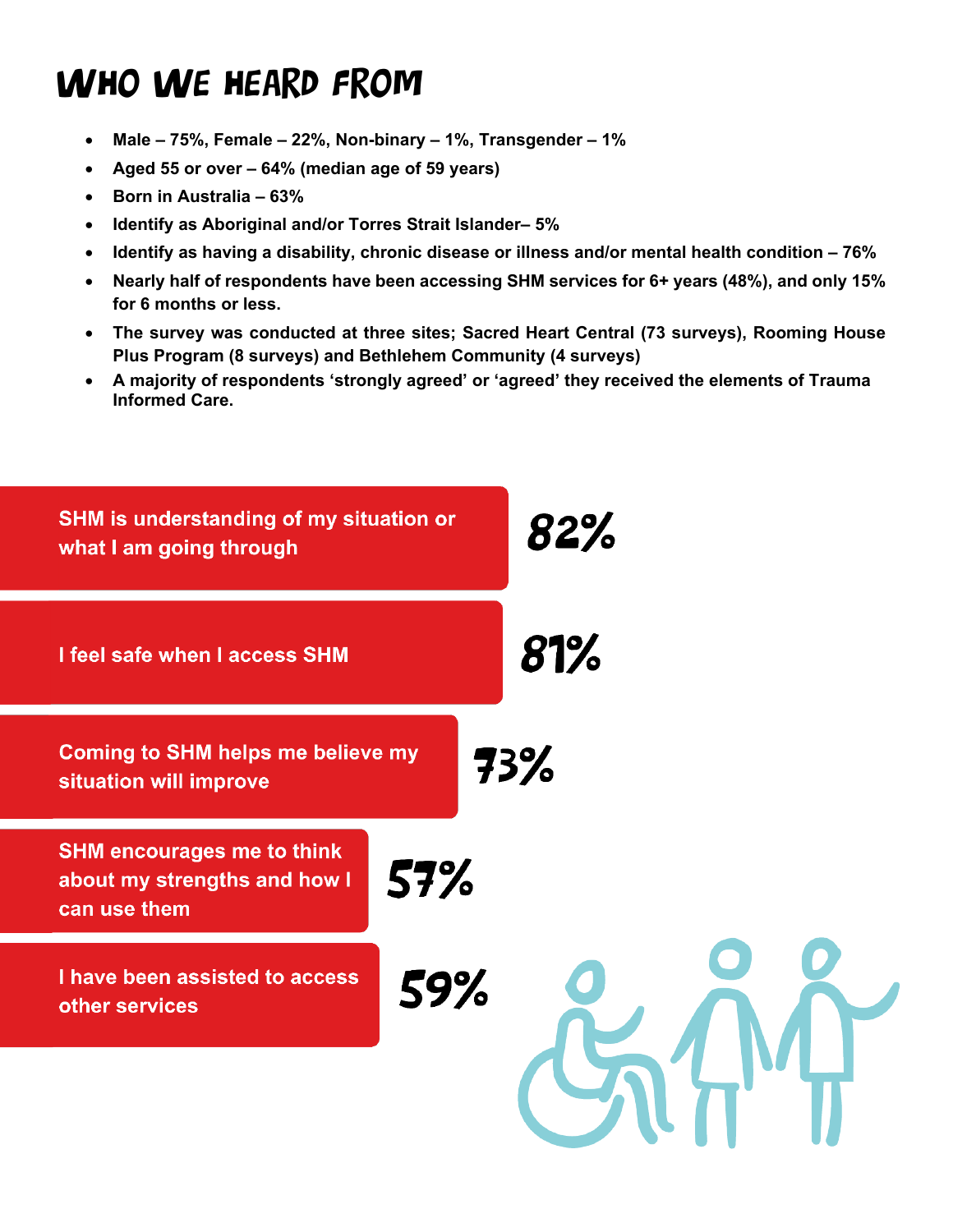## WHAT WE LEARNT

#### **Connection has been impacted by Covid-19 and we are called to reopen**

Of those respondents at SH Central who have comments, **24% asked for the re-opening of dining hall or activities or told us of losing important social connections from these closures.** 

*When I come, I meet people. I have made friends here. I don't see them much anymore. I wish I could sit with them again. […] I wish they would open the dining hall.*

*Before Covid-19, I liked eating in the dining room, not only meals but also meeting people.*

*I used to come for the social connection. After the choir we used to have a coffee together - I used to go to swimming on Fridays, it was very good.* 

*Re-start the programs and community connections after covid-19 lockdown.* 

*I value the support, connection and contact when things were running, the meals and women's house, when it was open, the wellness center.*

## Social groups and activities respondents are interested in returning to or starting…

- **Swimming pool**
- **Short story writing group**
- **Reading group**
- **Singles group**
- **The band**
- **Computer access**
- **Volunteering**
- **Opportunities to connect with nature**

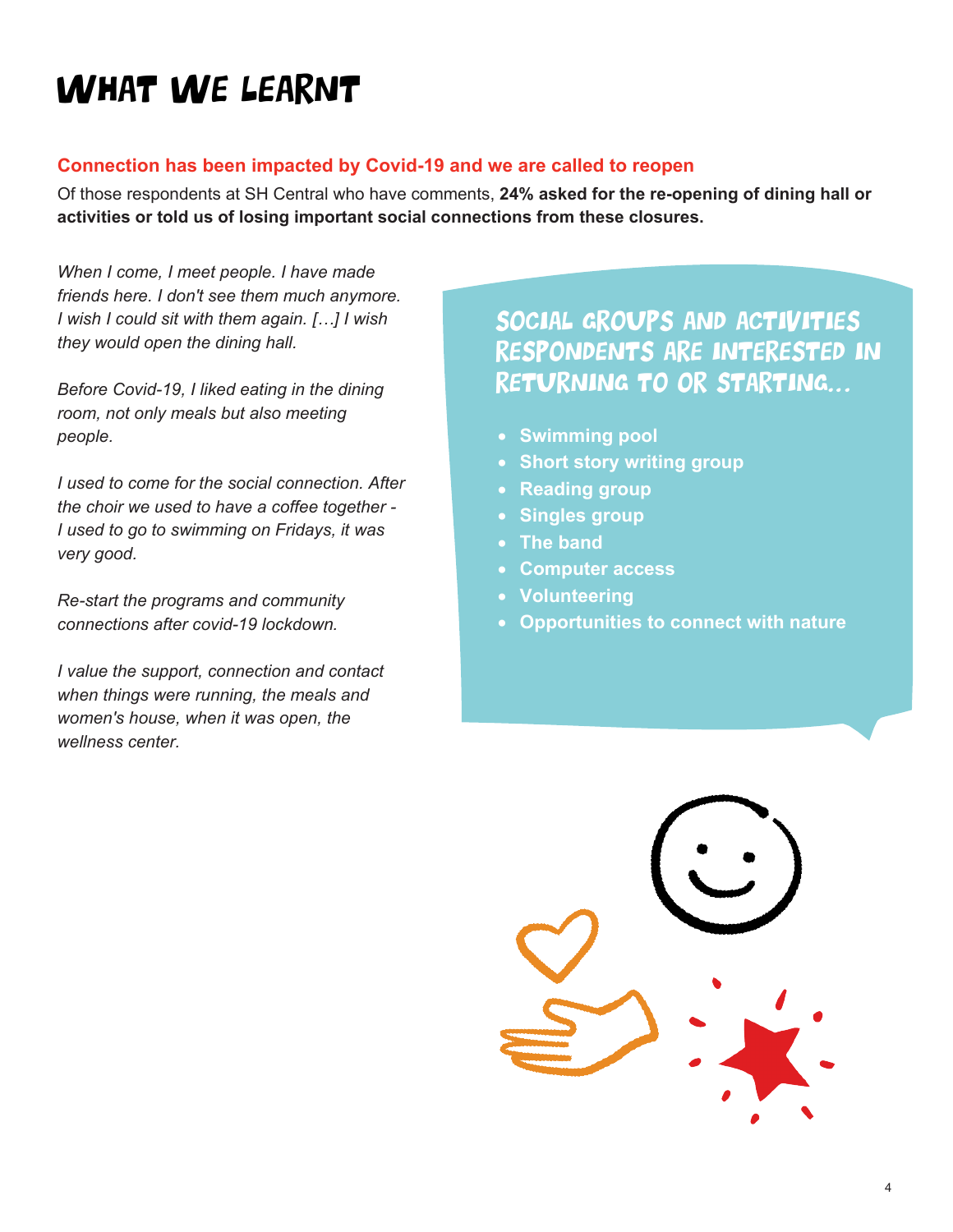#### **We are often welcoming and friendly, and this can help people feel and be supported**

**Of all respondents who gave comments, 56% mentioned feeling welcome, having a sense of community, friendly staff or making friends.** Some respondents described how this provides a pathway to support and results indicate that this is important for a sense of safety.

*[People are] treated respectfully, which helps one's self esteem. The professionalism of the staff and the caring nature.*

*[I value] the fact that everybody is non-judgemental and that there's always someone available for a chat.*

*People are here to listen and care; they understand and see the struggles of people that come here.* 

*[I value] the support: people listen, you feed us, everything it is awesome. It is hard to described how good it is. It saved my life.* 

*You don't feel alone... you're a part of something.* 

*They're trying to help everybody... nobody is left out.* 

#### **Meals are important for food and connection**

**Of all respondents who gave comments, 52% mentioned meals.** It's not just a matter of taste and gathering together. While these did matter, respondents also told us of the importance of accessing food to them, including for their health.

*The food has saved my life.* 

*Just having a full belly takes the pressure and stress off.* 

*This [having a meal] was a god send when I was unemployed.* 

*The meals are always good, but they are secondary to the people.*

*[I value] not just the food. I appreciate the kind staff, a smile, to know that we're not alone.*

Ideas for being more welcoming, friendly and supportive

- **More female staff including female security guards**
- **Share information when things change**
- **Help more people so they don't miss out**

### Suggestions for meals

- **Share information when things change**
- **More vegetables and healthy items**
- **Longer or evening hours**
- **Keep takeaway as an option**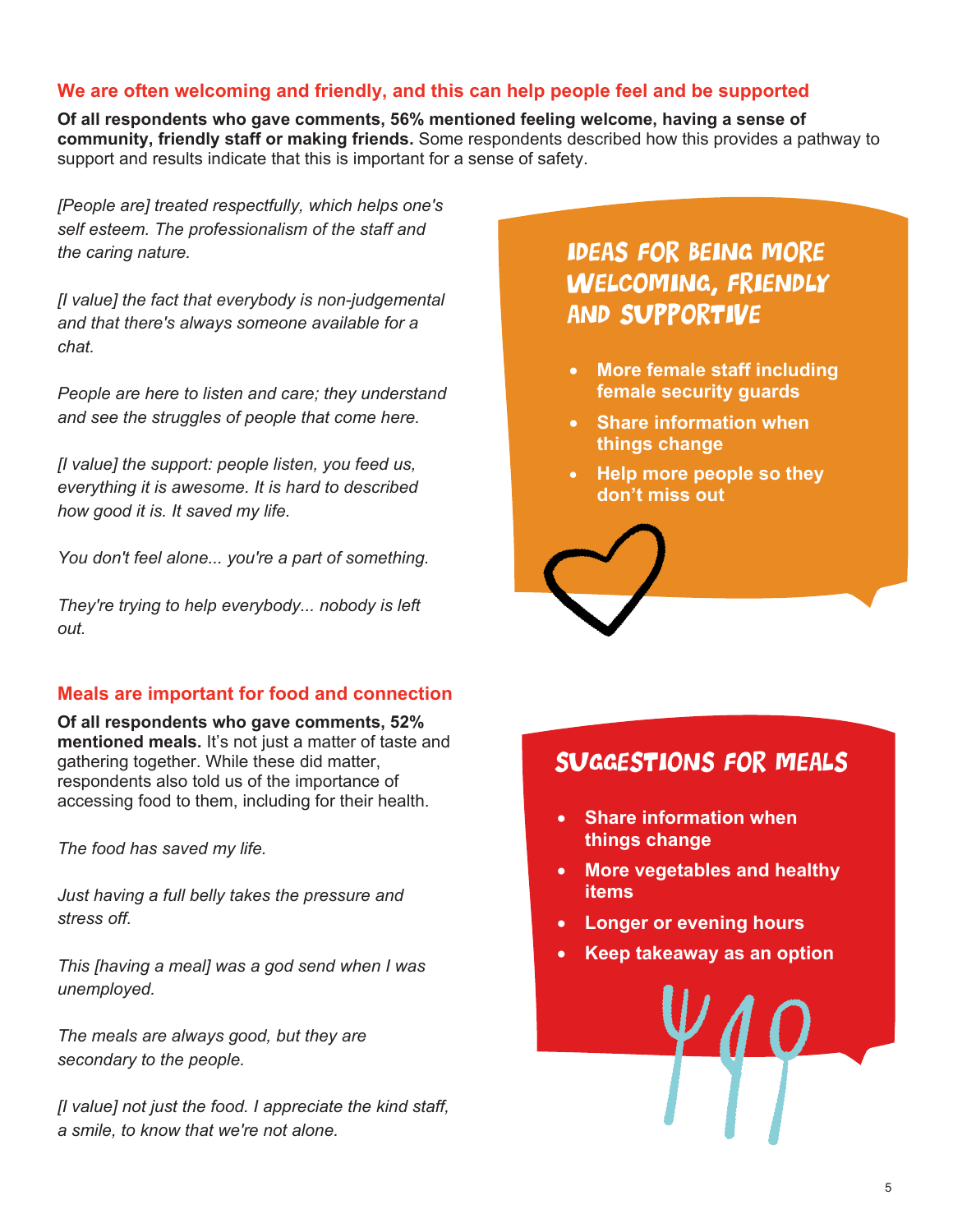#### **We enable health and health-seeking behavior**

**Of all respondents who gave comments, 23% told us there were health benefits from the services offered.** This was from provision of health services, making it more appealing to access health services in a friendly and familiar place and reducing barriers that may be posed through paperwork and eligibility.

*I felt lost and in a bad way and even just chatting to people has been great... I can walk because of the services they recommended.* 

*I wouldn't be walking and mobile without their help [at the chiropractor and health services]; they literally saved my life.* 

*The Wellbeing Program has not just transformed me, but it's saved me. I can't thank [staff] enough.* 

*I know that you are always open, even in the holidays. I know I can come and have a feed. [I can access services although] I don't have Medicare.*

*Being in a community… I already know I'll improve my health here and be able to study again... I am also looking forward to doing meditation.* 

WAYS RESPONDENTS SAID WE COULD FURTHER support people's health

- **Re-open the showers**
- **Ensure medication can be accessed on time**



Thank you to Everybody who participated in our survey at Sacred heart Central, BETHLEHEM COMMUNITY & ROOMING HOUSE PLUS